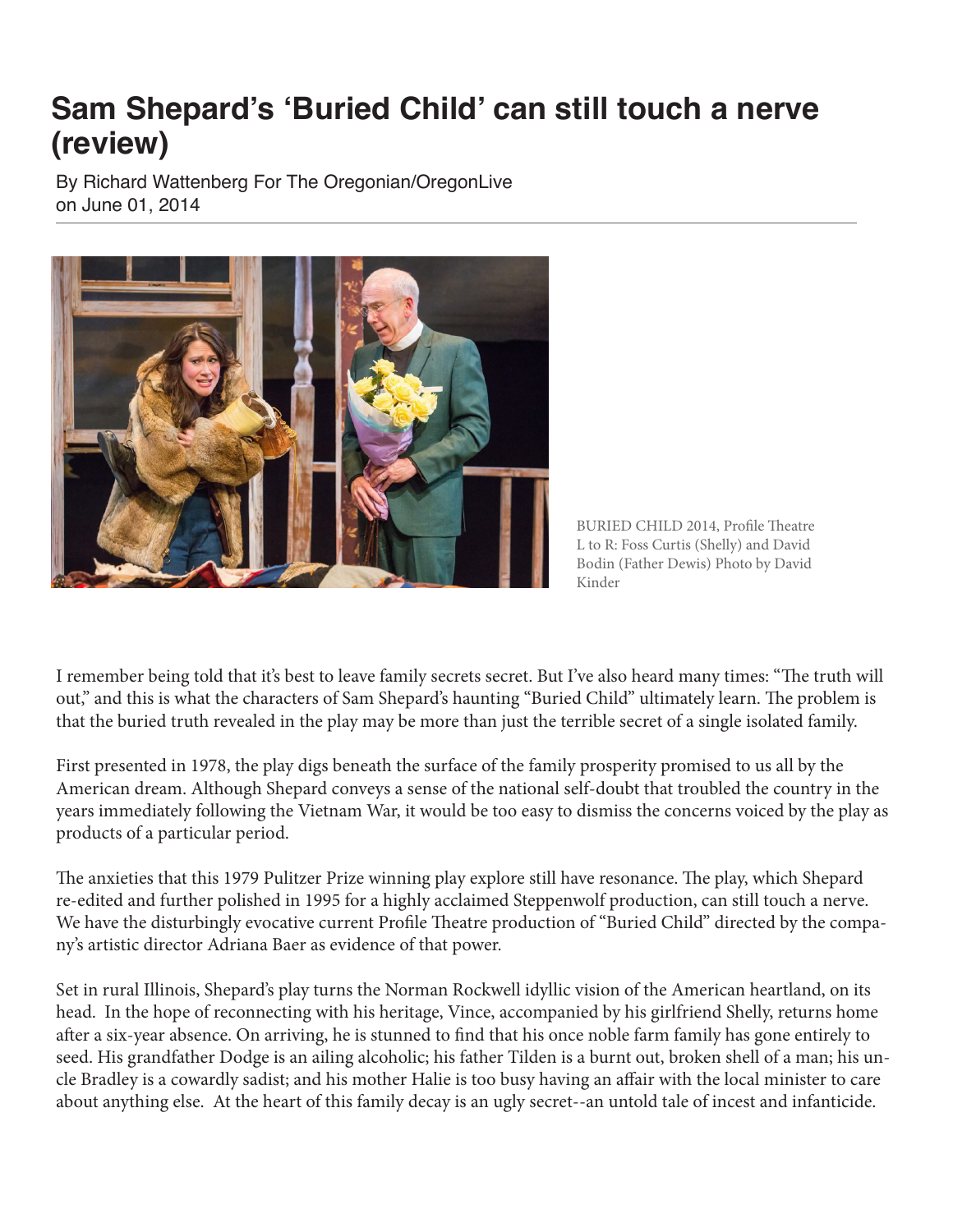

Tobias Andersen (Dodge), left, and Tim Blough (Tilden) in "Buried Child" at Profile Theatre.

While certainly incest and infanticide excite in us a primal horror, one might wonder how such unspeakable transgressions relate to the idealized Norman Rockwell America. Surely, we are not to take Shepard's story literally, but are such taboo actions metaphors for some kind of grave national crime, that some viewers may understand the Vietnam War to have been?

Or does Shepard confront us with something akin to Classical Greek tragedy. When, for instance, at play's end, Sophocles' Oedipus realizes the secret of his past, he discovers nothing less than that he is the unwitting perpetrator of patricide and incest. In learning of his and his family's secret, Oedipus ultimately has to recognize the horrible contradiction that he is both innocent of intentional evil and responsible for it. Is such a contradiction what Vince's family must confront, and is this the heritage that Vince inherits?

Baer's Profile production of the play conveys a sense of this kind of tragic sensibility, but not at the expense of the play's grotesque humor. Ironically and appropriately, the sublime arises from the ludicrous in this production, and the members of the cast very adeptly negotiate this bizarre conjunction.

As Dodge, Tobias Andersen, is, wonderfully amusing as the play's emasculated, petty curmudgeon of a family patriarch. Hacking and wheezing, he remains rather inert on a center stage sofa, or on the floor immediately before it, delivering sharp-tongued sarcasm or desperately trying to wheedle whiskey out of anyone who will listen to him. Andersen's Dodge is emotionally petrified, but his eyes sparkle with the possibility of a two dollar bottle of booze.

And yet at play's end, when Andersen's Dodge finally discloses the family's unspoken history, he attains a kind of dignity. With a dry confidence, he becomes an inexorable force of truth even as he sits helplessly on the floor.

Dodge's wife, Halie on the contrary never stops trying to veil the truth, and Jane Fellows splendidly conveys this dimension of the character. Whether it be by the smooth flow with which Fellows maintains the barrage of words that Halie often uses to avoid dangerous conversation, or the overly sunny optimism that characterizes many of these speeches, or the ease with which Fellows portrays Halie's protean nature (shifting tones instantaneously and thus keeping characters like the apparent intruder Shelly off guard) -- Fellows' Halie encloses herself in a cocoon of self-assuring lies. Underlying an obliviousness that suggests something out of the theatre of the absurd, one can't help but sense in Fellows' Halie a passionate determination to silence truth similar to that manifested by Oedipus' mother/wife Jocasta.